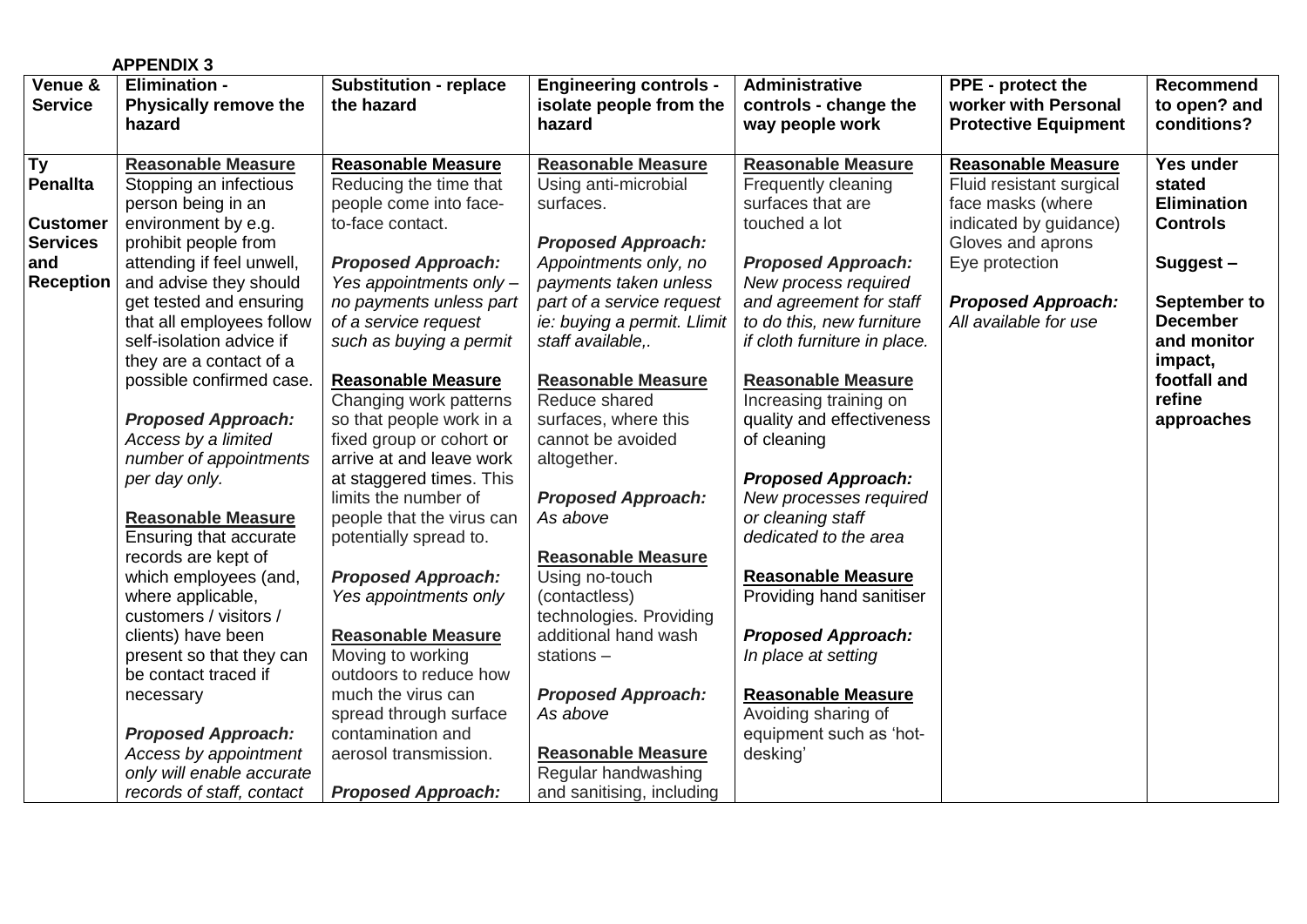|                           | <b>APPENDIX 3</b>                                                                                                                                                              |                                                                                                                                                                                 |                                                                                                                                         |                                                                                                                                                                    |                                                                          |                                          |
|---------------------------|--------------------------------------------------------------------------------------------------------------------------------------------------------------------------------|---------------------------------------------------------------------------------------------------------------------------------------------------------------------------------|-----------------------------------------------------------------------------------------------------------------------------------------|--------------------------------------------------------------------------------------------------------------------------------------------------------------------|--------------------------------------------------------------------------|------------------------------------------|
| Venue &<br><b>Service</b> | <b>Elimination -</b><br><b>Physically remove the</b><br>hazard                                                                                                                 | <b>Substitution - replace</b><br>the hazard                                                                                                                                     | <b>Engineering controls -</b><br>isolate people from the<br>hazard                                                                      | <b>Administrative</b><br>controls - change the<br>way people work                                                                                                  | PPE - protect the<br>worker with Personal<br><b>Protective Equipment</b> | Recommend<br>to open? and<br>conditions? |
|                           | details of customers and<br>time and date in the<br>building.                                                                                                                  | Not possible<br><b>Reasonable Measure</b>                                                                                                                                       | providing facilities and<br>signage to encourage<br>regular handwashing<br>and sanitising                                               | <b>Proposed Approach:</b><br>Manageable if<br>appointment only                                                                                                     |                                                                          |                                          |
|                           | <b>Reasonable Measure</b><br>Close high risk<br>environments in your<br>work setting as much as<br>possible, such as areas<br>where social distancing<br>cannot be maintained. | Using other technologies<br>to replace face-to-face<br>interactions, for example<br>using 'click and collect'<br>technologies, remote<br>working, phone/video<br>consultations. | <b>Proposed Approach:</b><br>In place<br><b>Reasonable Measure</b><br>Increasing fresh-air<br>ventilation in poorly                     | <b>Reasonable Measure</b><br>Reducing how many<br>people are working in a<br>particular location by, for<br>example, encouraging<br>home working where<br>possible |                                                                          |                                          |
|                           | <b>Proposed Approach:</b><br>Ty Penallta provides<br>sufficient space for<br>social distancing and<br>access and movement<br>controls to be in place.                          | <b>Proposed Approach:</b><br>Yes move all services on<br>line and stop<br>payment collections<br>unless it's part of a<br>service request ie:                                   | ventilated spaces -<br><b>Proposed Approach:</b><br>Limited opportunities -<br>keep door open<br><b>Reasonable Measure</b>              | <b>Proposed Approach:</b><br>Staff numbers can be<br>reduced through<br>introduction of<br>appointments only.<br><b>Reasonable Measure</b>                         |                                                                          |                                          |
|                           | <b>Reasonable Measure</b><br>Staff takes both vaccine<br>doses as soon as<br>recommended.                                                                                      | buying a permit<br><b>Reasonable Measure</b><br>Installation of partitions<br>at appropriate places<br>(e.g. reception desks or                                                 | Limiting or controlling<br>movement of people, for<br>example one way<br>systems, or limiting<br>number of people<br>accessing confined | <b>Staggering shifts</b><br><b>Proposed Approach:</b><br><b>Officer Hours only but</b><br>staff numbers can be                                                     |                                                                          |                                          |
|                           | <b>Proposed Approach:</b><br>Only use staff in setting<br>with two vaccines in<br>place                                                                                        | between work stations)<br>to separate staff etc. If<br>used ensure they are<br>cleaned and disinfected<br>in line with cleaning<br>procedures. Cleaning,                        | areas such as lifts, toilet<br>facilities, kitchens or<br>meeting rooms at the<br>same time.<br><b>Proposed Approach:</b>               | reduced through<br>introduction of<br>appointments only.<br><b>Reasonable Measure</b><br>Ensuring people are                                                       |                                                                          |                                          |
|                           |                                                                                                                                                                                | hygiene and<br>handwashing to make                                                                                                                                              | Setting allows for this.<br>One way system can be<br>established.                                                                       | maintaining physical<br>distance between them,                                                                                                                     |                                                                          |                                          |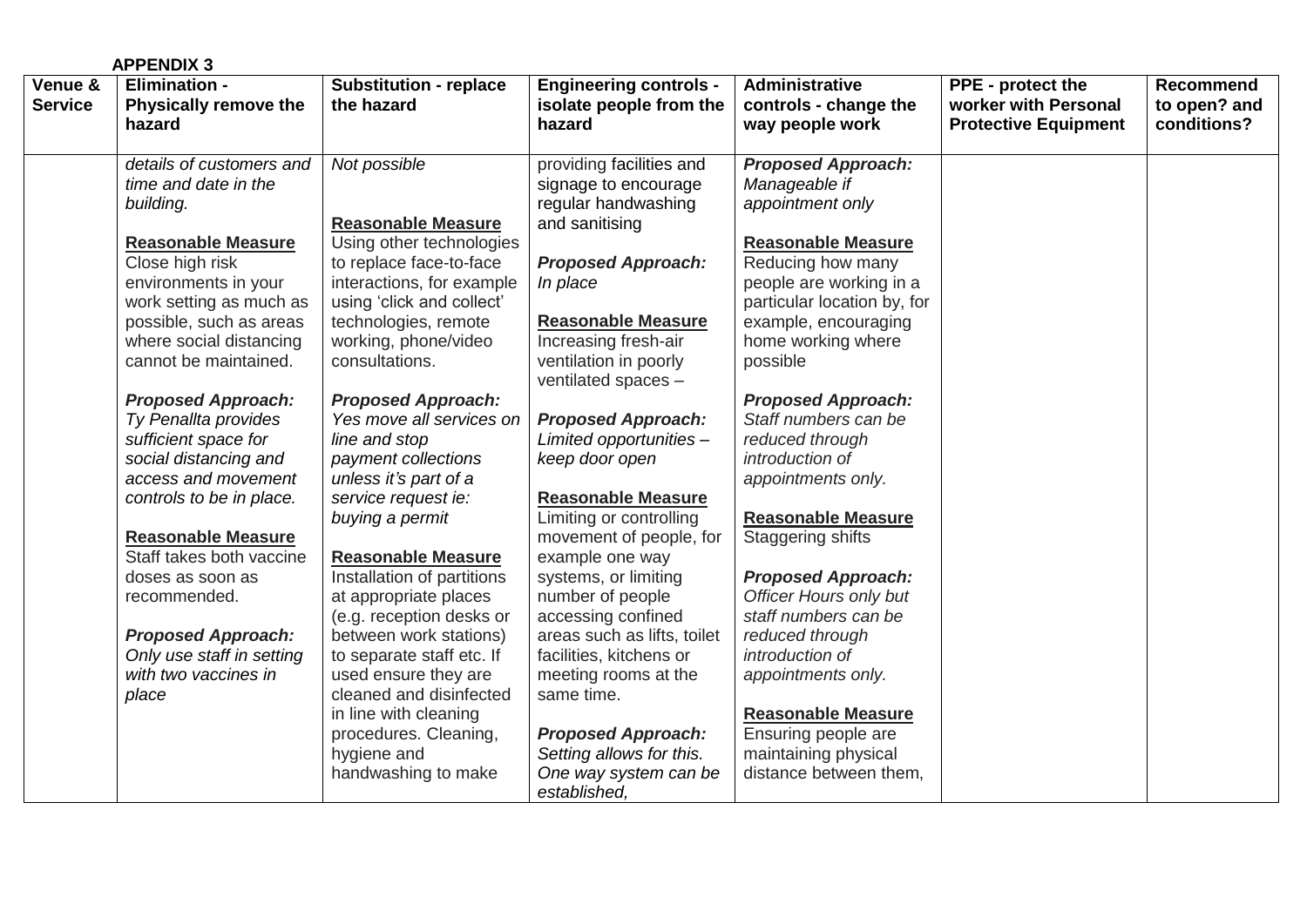|                           | <b>APPENDIX 3</b>                                              |                                                                                                                                                                                        |                                                                                                                                                                                                                                                                                                                                                                                                                                                                                                                                                                                        |                                                                                                                                                                                                                                                                                                                                                                                                                                                                                                                                                                                                                   |                                                                          |                                                 |
|---------------------------|----------------------------------------------------------------|----------------------------------------------------------------------------------------------------------------------------------------------------------------------------------------|----------------------------------------------------------------------------------------------------------------------------------------------------------------------------------------------------------------------------------------------------------------------------------------------------------------------------------------------------------------------------------------------------------------------------------------------------------------------------------------------------------------------------------------------------------------------------------------|-------------------------------------------------------------------------------------------------------------------------------------------------------------------------------------------------------------------------------------------------------------------------------------------------------------------------------------------------------------------------------------------------------------------------------------------------------------------------------------------------------------------------------------------------------------------------------------------------------------------|--------------------------------------------------------------------------|-------------------------------------------------|
| Venue &<br><b>Service</b> | <b>Elimination -</b><br><b>Physically remove the</b><br>hazard | <b>Substitution - replace</b><br>the hazard                                                                                                                                            | <b>Engineering controls -</b><br>isolate people from the<br>hazard                                                                                                                                                                                                                                                                                                                                                                                                                                                                                                                     | Administrative<br>controls - change the<br>way people work                                                                                                                                                                                                                                                                                                                                                                                                                                                                                                                                                        | PPE - protect the<br>worker with Personal<br><b>Protective Equipment</b> | <b>Recommend</b><br>to open? and<br>conditions? |
|                           |                                                                | your workplace COVID-<br>secure (hse.gov.uk)<br><b>Proposed Approach:</b><br>Partitions in place at Ty<br>Penallta. Cleaning and<br>disinfecting to be carried<br>between appointments | appointments would<br>control numbers<br><b>Reasonable Measure</b><br>Provide clear signage<br>(eg signs, floor tape or<br>paint) for physical<br>distancing, queuing<br>systems, one way<br>systems etc.<br><b>Proposed Approach:</b><br>In place at Setting<br><b>Reasonable Measure</b><br>Encourage vaccination<br>take up of your<br>workforce<br><b>Proposed Approach:</b><br>Underway<br><b>Reasonable Measure</b><br>Physical distancing of<br>staff and customers /<br>children<br><b>Proposed Approach:</b><br>Partitions in place.<br>Queuing systems can be<br>introduced. | <b>Proposed Approach:</b><br>Partitions in place.<br>Queuing and one way<br>systems can be<br>introduced.<br><b>Reasonable Measure</b><br>The use of face-<br>coverings and or face-<br>shields in indoors areas<br>for workers and<br>members of the public -<br>all above<br><b>Proposed Approach:</b><br>Use of face coverings in<br>indoor spaces to be<br>requested<br><b>Reasonable Measure</b><br>Covid-passport/Covid-<br>certificate or PCR<br>testing, encourage LFD<br>at home<br><b>Proposed Approach:</b><br>This would require a<br>new process and an<br>associated HR policy<br>would be required |                                                                          |                                                 |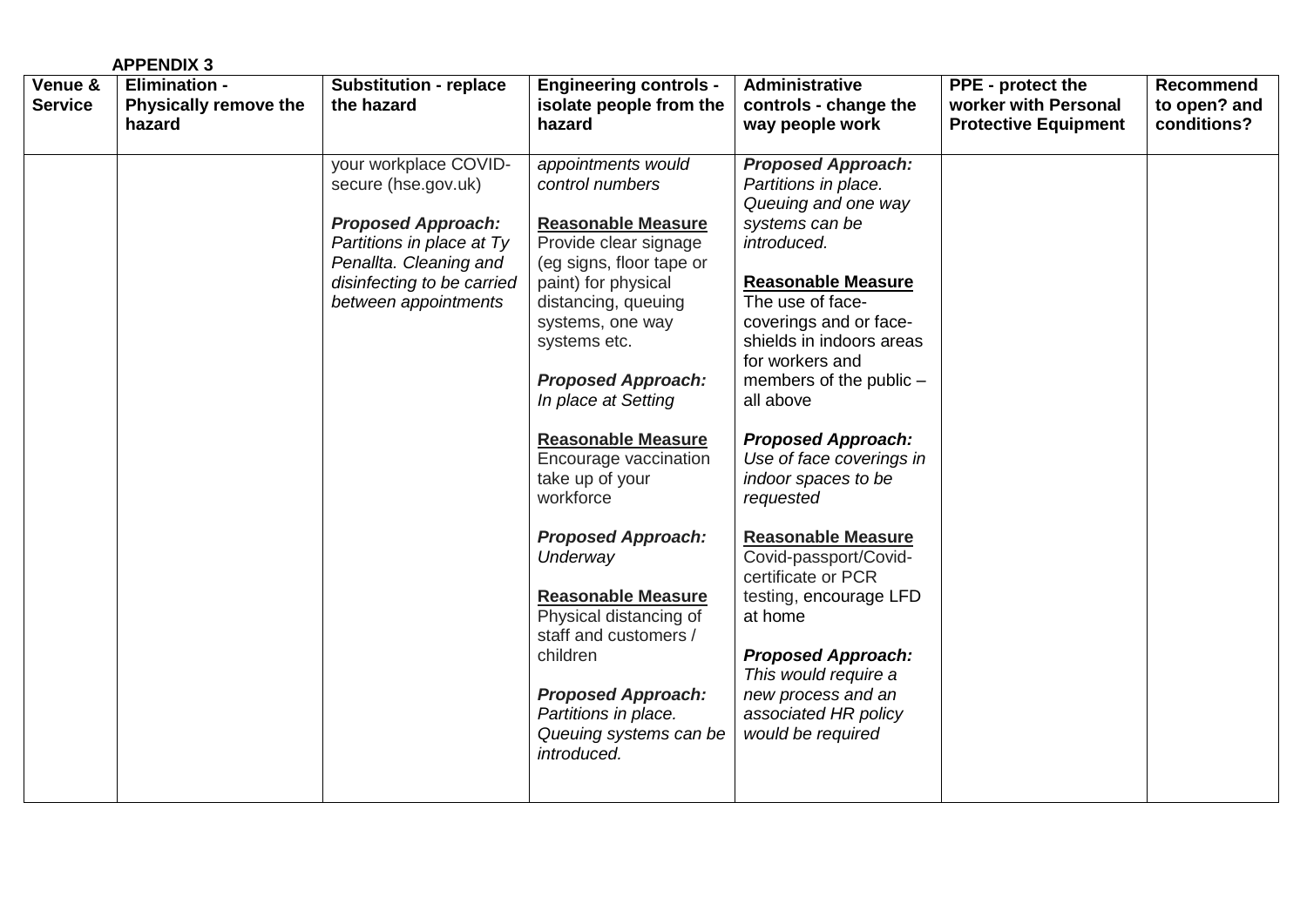| <b>APPENDIX 3</b>                                                                    |                                             |                                                                                                                                                                                                                                                                                                                                                                                                                                                                                                                                                                                                                                                |                                                                   |                                                                                 |                                          |
|--------------------------------------------------------------------------------------|---------------------------------------------|------------------------------------------------------------------------------------------------------------------------------------------------------------------------------------------------------------------------------------------------------------------------------------------------------------------------------------------------------------------------------------------------------------------------------------------------------------------------------------------------------------------------------------------------------------------------------------------------------------------------------------------------|-------------------------------------------------------------------|---------------------------------------------------------------------------------|------------------------------------------|
| Venue &<br><b>Elimination -</b><br><b>Service</b><br>Physically remove the<br>hazard | <b>Substitution - replace</b><br>the hazard | <b>Engineering controls -</b><br>isolate people from the<br>hazard                                                                                                                                                                                                                                                                                                                                                                                                                                                                                                                                                                             | <b>Administrative</b><br>controls - change the<br>way people work | <b>PPE</b> - protect the<br>worker with Personal<br><b>Protective Equipment</b> | Recommend<br>to open? and<br>conditions? |
|                                                                                      |                                             | Reasonable Measure<br>Limit time spent and/or<br>numbers in rooms<br>before ventilation<br><b>Proposed Approach:</b><br>Appointments only<br>combined with queuing<br>system<br><b>Reasonable Measure:</b><br>Effective comms and<br>feedback on safety<br>improvements<br><b>Proposed Approach:</b><br>Strong, consistent<br>signage together with<br>offering Customers<br>opportunity to provide<br>verbal feedback on<br>experience<br><b>Reasonable Measure:</b><br>Remove unnecessary<br>restrictions when it is<br>safe, in order to promote<br>adherence to necessary<br>ones<br><b>Proposed Approach:</b><br>Will remain under review |                                                                   |                                                                                 |                                          |